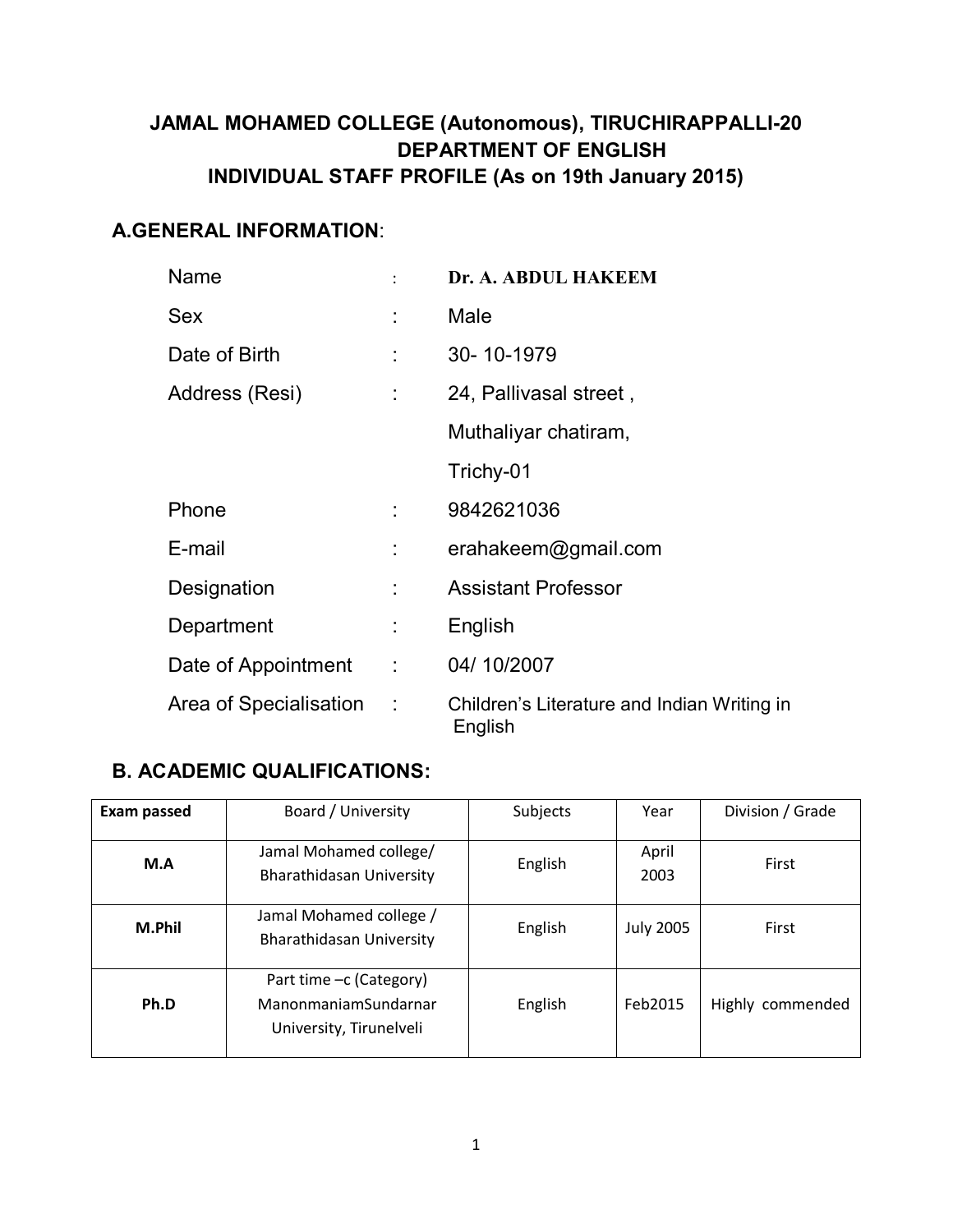# **C.TEACHING EXPERIENCE**:

| (i) U.G    | 11 Years |
|------------|----------|
| (ii) $P.G$ | 08 Years |

# **D. RESEARCH EXPERIENCE:**

| <b>Research Stage</b> | Title of Work / Thesis                                                                         | University where the work was                            |
|-----------------------|------------------------------------------------------------------------------------------------|----------------------------------------------------------|
|                       |                                                                                                | carried out                                              |
| M.Phil or Equivalent  | Treatment Of War and Peace In Shaw's<br>Arms And The Man & Caesar And Cleopatra.               | Bharathidasan University, Trichy                         |
| Ph.D.                 | The Portrayal Of Women In Eastern And<br>Western Children's Literature: A<br>Comparative Study | Manonmaniam Sundarnar<br>University, Tirunelveli-627012. |
| Post-Doctoral         |                                                                                                |                                                          |

### **E.RESEARCH GUIDANCE:**

| Research Advisor for M.PhilProgramme        | $\mathcal{L}(\mathcal{L})$ | <b>Yes</b>                |
|---------------------------------------------|----------------------------|---------------------------|
| M. Phil Guide-ship Communication No         |                            | $\sim$ 233401/M.Phil/2007 |
| No. of M. Phil Candidates Pursuing in the ` |                            |                           |
| Academic Year 2015-2016                     |                            | 05                        |

# **F. ORIENTATION & REFRESHER COURSES ATTENDED/ PARTICIPATED:**

| S.No. | <b>NAME OF THE TRAINING</b> | NAME OF THE<br><b>SPONSORING</b><br><b>AGENCY</b> | <b>PLACE AND DATE</b>            |
|-------|-----------------------------|---------------------------------------------------|----------------------------------|
|       | <b>ORIENTATION</b>          | Academic Staff                                    | From 3 November – 2009 to $30th$ |
|       | <b>COURSES</b>              | College, BARD,                                    | November -2009. BARD, Trichy.    |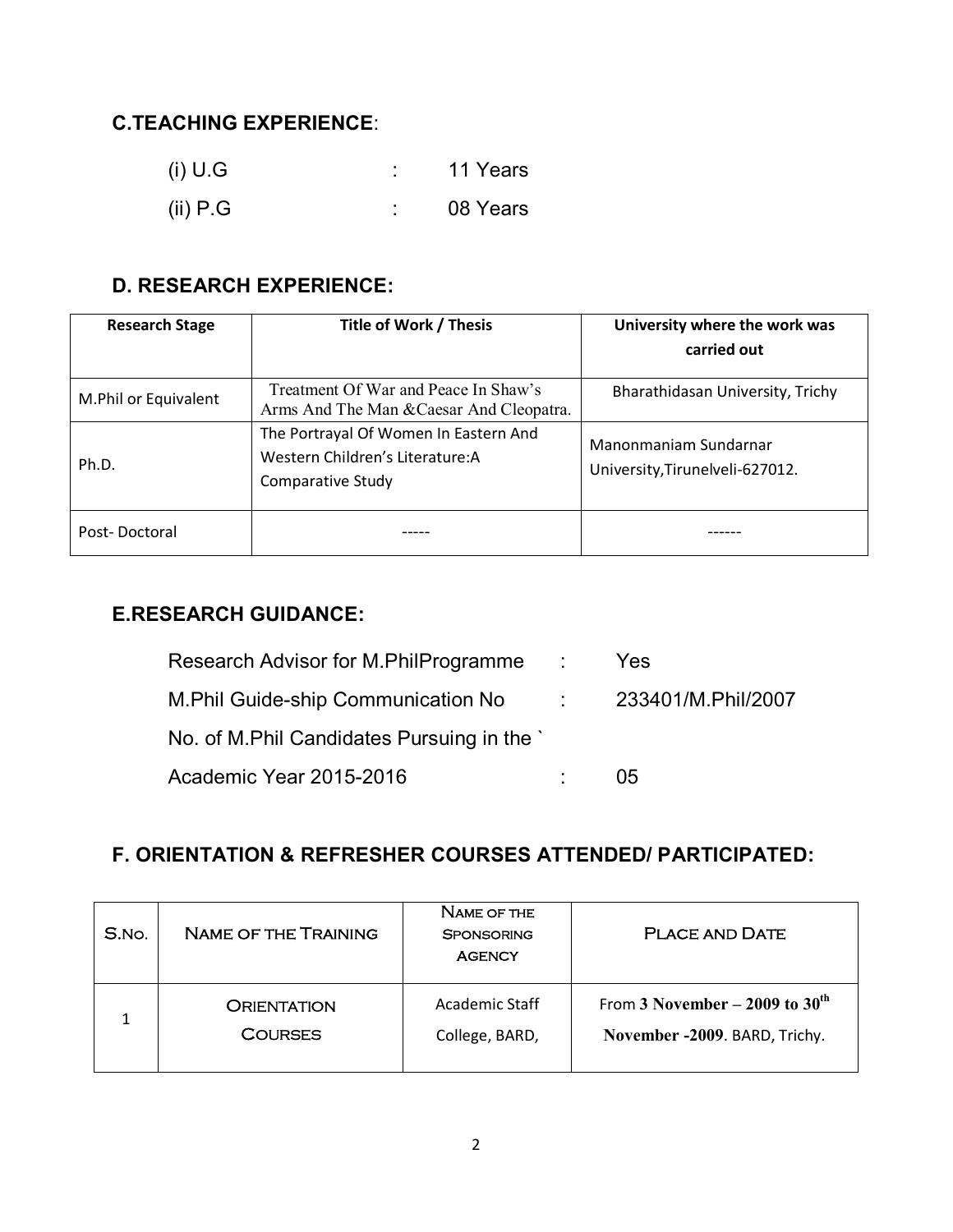| <b>REFRESHER</b> | Academic Staff | From $2nd$ August -2011 to $22nd$                        |
|------------------|----------------|----------------------------------------------------------|
| <b>COURSES</b>   | College, BARD  | August -2011. BARD, Trichy.                              |
| <b>REFRESHER</b> | Academic Staff | From 13 <sup>rd</sup> November -2015 to 03 <sup>rd</sup> |
| <b>COURSES</b>   | College, BARD  | December -2015. BARD, Trichy.                            |

## **G. PAPERS PRESENTED IN SEMINARS/ CONFERENCES:**

| S.No           | <b>Name of the Event</b>                                                                                                                                                             | Name of the<br>sponsoring agency                      | <b>Place and Date</b>                                                    |
|----------------|--------------------------------------------------------------------------------------------------------------------------------------------------------------------------------------|-------------------------------------------------------|--------------------------------------------------------------------------|
| $\mathbf{1}$   | Participated and presented a paper<br>Children's<br>"Women<br>Eastern<br>In<br>Literature; A Feministic Approach" at<br>Jamal Mohamed college, Trichy-20.                            | U.G.C Sponsored<br>State level seminar                | Jamal Mohamed college, Trichy-20.<br>$14-15^{th}$ Sep - 2005             |
| $2^{\circ}$    | Participated and presented a paper "<br>Human Rights and values in shiv k.<br>Kumar's Novels" at Jamal Mohamed<br>college, Trichy-20.                                                | <b>U.G.C</b> Sponsored<br>state level seminar         | Jamal Mohamed college, Trichy-20.<br>$7th$ March -2007                   |
| 3              | Participated and presented a paper<br>"communal harmony in shiv k. kumar's<br>river with three banks" at H the rajah's<br>college, pudukkottai dist.                                 | <b>TANSCHE</b><br>Sponsored state<br>level seminar    | H.H the rajah's college, pudukkottai<br>dist 8 <sup>th</sup> April -2009 |
| $\overline{4}$ | Participated and presented a paper "The<br>New Women In Kashmira Seth's<br>Keeping Corner" at Bishop Heber<br>college, Trichy-17                                                     | <b>UGC</b> Sponsored<br>National level<br>seminar     | Bishop Heber college, Trichy-17<br>$9-10$ <sup>th</sup> February -2010.  |
| 5              | Participated and presented a paper<br>Kashmira Seth's Keeping Corner" at H<br>the rajah's college, pudukkottai dist                                                                  | <b>TANSCHE</b><br>Sponsored National<br>level seminar | H.H the rajah's College, pudukkottai<br>dist $3rd$ March -2011           |
| 6              | Participated and presented a paper<br>"Gender As Inequality: A Study Of<br>Stereotypical Images Of Women In<br>Indian Children's Literature" at Jamal<br>Mohamed college, Trichy-20. | <b>U.G.C</b> Sponsored<br>State level seminar         | Jamal Mohamed college, Trichy-<br>.20 <sup>th</sup> January-2011         |
| $\overline{7}$ | Participated and presented a paper<br>"Gender And Inequality In The Harry<br>Potter Series" at Jamal Mohamed                                                                         | <b>UGC</b> Autonomous<br>grant                        | Jamal Mohamed College, Trichy-20                                         |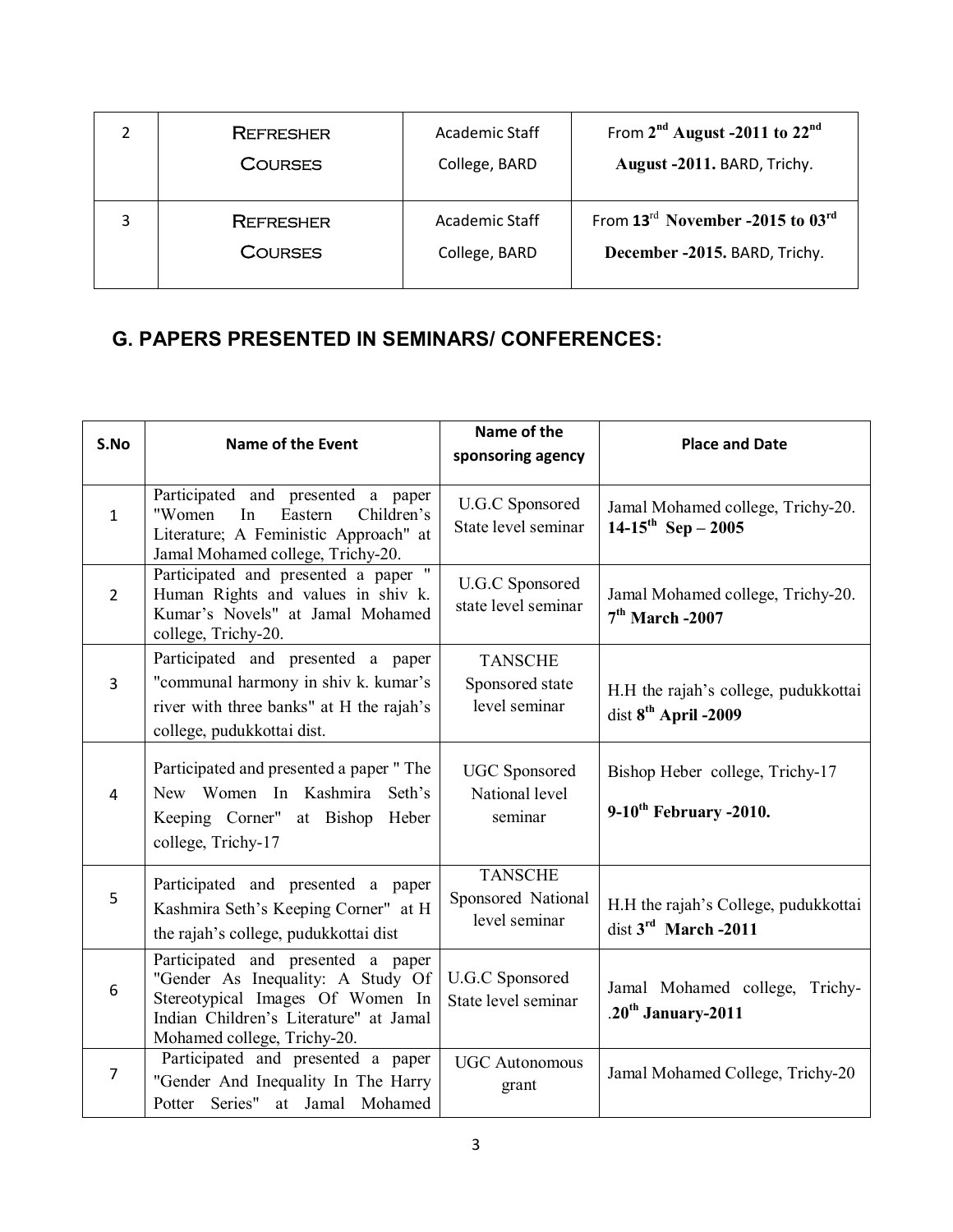|    | college, Trichy-20                                                                                                      |                                                                                      | 21 <sup>st</sup> January 2013                                                     |
|----|-------------------------------------------------------------------------------------------------------------------------|--------------------------------------------------------------------------------------|-----------------------------------------------------------------------------------|
| 8  | Participated and presented a paper "E-<br>Journal And Its Complexities" at Jamal<br>Mohamed college, Trichy-20          | <b>UGC</b> Autonomous<br>grant                                                       | Jamal Mohamed College, Trichy-20<br>$12^{\text{th}}$<br><b>January 2013</b>       |
| 9  | Participated and presented a paper<br>"Career Planning In Education" at<br>BDU, Trichy                                  | <b>NSS CELL BDU</b>                                                                  | Bharathidasan university NSS Cell<br>Trichy-26<br>19 <sup>th</sup><br>August 2014 |
| 10 | Participated and presented a paper<br>"Feministic Approach in Kashmira<br>Seth's Keeping Corner"                        | Sponsored by<br>Central Institute of<br>Indian Language<br>National level<br>seminar | SriVenkateswaraCollegeofEducation<br>Peravurani -04<br>February 2015              |
| 11 | Participated and presented a paper<br>"Influence of Asian Indian Popular<br>Sagas in American Children's<br>Literature" | Sponsored by IQAC<br>National Level<br>Seminar                                       | Jamal Mohamed College, Trichy-20<br>$12th$ January 2016                           |

#### **H.PAPERS PUBLISHED:**

|   | "Gender Stereotypes In Children's<br>Literature: A Study Of Kashmira Sheth's<br>Keeping Corner And Raddha<br>Padmanabhan's Suchitra The Rag Picker" | Jamal Academic Research Journal<br>an Interdisciplinary.          | Vol.5 No.2 July<br>- December<br>2011               |
|---|-----------------------------------------------------------------------------------------------------------------------------------------------------|-------------------------------------------------------------------|-----------------------------------------------------|
|   | "A Chronological Study of Vampire In<br>The History Of Literature"                                                                                  | The English Literature<br>Journal(Saudi Arabia)ISSN:2348-<br>3288 | Aizeon<br>Publishers-Vol.2<br>No.2(2015)<br>313-316 |
| 3 | "Influence of Asian Indian Popular Sagas"<br>in American Children's Literature"                                                                     | Jamal Academic Research Journal<br>an Interdisciplinary           | Special Issue<br>ISSN 0973-0303                     |

#### SEMINARS / CONFERENCES / SYMPOSIA / WORKSHOP ATTENDED

| S.No | <b>NAME OF THE EVENT</b>                                                           | <b>NAME OF THE</b><br><b>SPONSORING AGENCY</b> | <b>PLACE AND DATE</b>                   |
|------|------------------------------------------------------------------------------------|------------------------------------------------|-----------------------------------------|
|      | Participated Three day workshop   UGC-Academic<br>"Curriculum<br>development<br>on | staff  <br>college, Bharathidasan              | Jamal<br>Mohamed<br>college, Trichy-20. |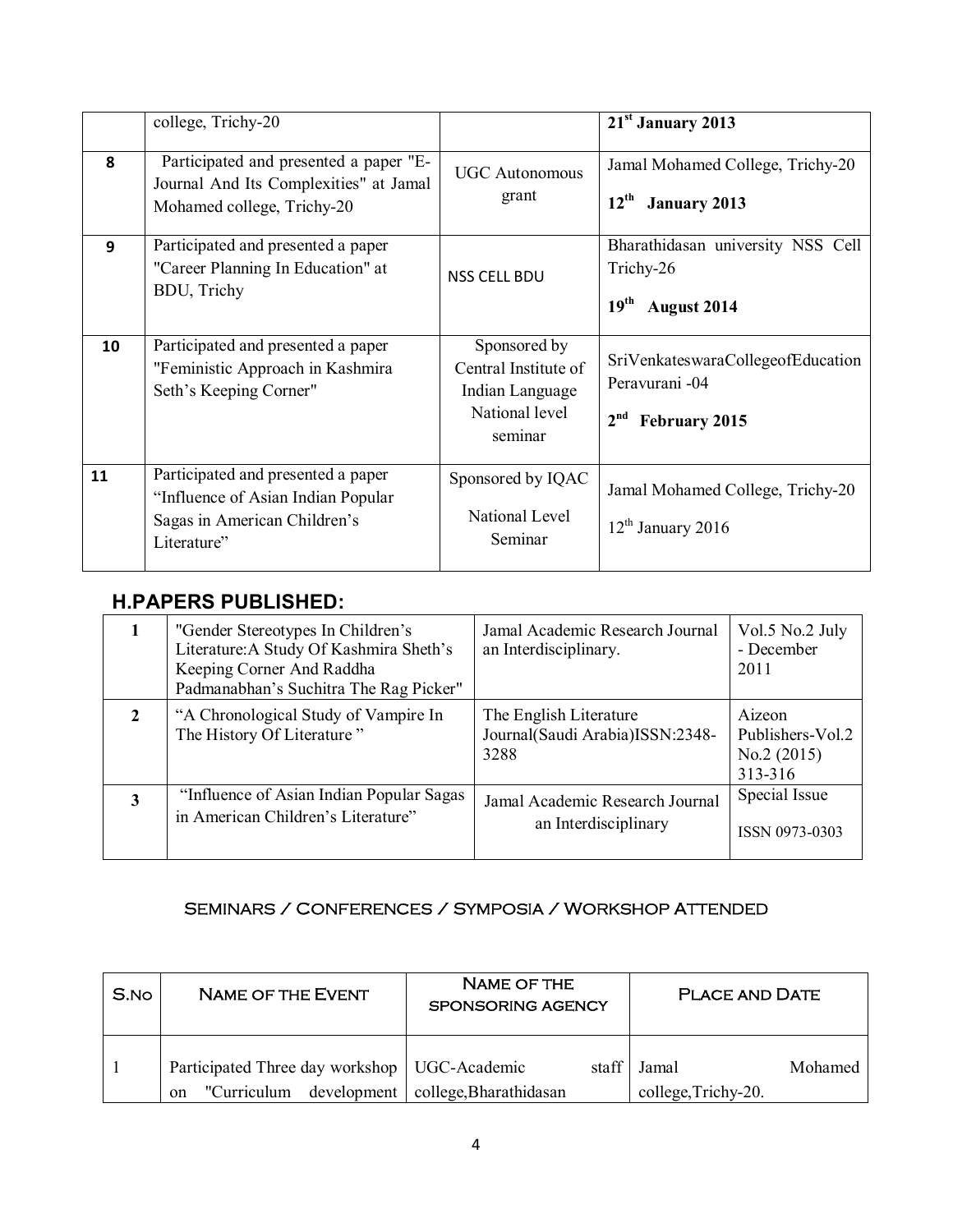|                | and evaluation" organized by<br>UGC-Academic<br>staff<br>college, Bharathidasan<br>University.                                                                                                                                                                                     | University                                      | $2nd -4th$ March, 2006                                                             |
|----------------|------------------------------------------------------------------------------------------------------------------------------------------------------------------------------------------------------------------------------------------------------------------------------------|-------------------------------------------------|------------------------------------------------------------------------------------|
| $\overline{2}$ | Participated<br>day UGC<br>one<br>Sponsored<br>National<br>level<br>seminar<br>"commerce<br>on<br>education in the new millennium<br>challenges & perspective"<br>Organized by P .G and Research<br>department of Commerce, Jamal<br>Mohamed college, Trichy-20                    | UGC<br>Sponsored National-<br>level seminar     | Jamal<br>Mohamed<br>college,<br>Trichy-20.<br>14&15 <sup>th</sup> September -2006. |
| 3              | Two day UGC<br>Participated<br>Sponsored<br>National<br>level<br>seminar on " Translations of<br>Classical Tamil (Esp. Sangam)<br>Literary<br>Works<br>in<br>English"Organized by School Of<br>English And Other Foreign<br>Bharathidasan<br>Lanuages,<br>University.              | Cental Institute of Classical<br>Tamil, Chennai | Bharathidasan University $5^{\text{th}}$ –<br>$7th$ March 2009                     |
| 4              | day UGC<br>Participated<br>one<br>Sponsored<br>National level<br>seminar<br>"Quality<br>on<br>Teaching,<br>In<br>Enhancement<br>Research And Extension In<br>Higher Eduction<br>Institutions-<br>Problems"<br>Prospects<br>And<br>Organized by Jamal Mohamed<br>college, Trichy-20 | UGC<br>Sponsored National-<br>level seminar     | Jamal<br>Mohamed<br>college,<br>Trichy-20.<br>$15\&16^{th}$ April-2010.            |
| 5              | Participated<br><b>UGC</b><br>one<br>day<br>Sponsored State level seminar on<br>"Examination<br>Reforms"<br>Organized by Jamal Mohamed<br>college, Trichy-20                                                                                                                       | UGC Sponsored State-level<br>seminar            | Jamal<br>Mohamed<br>college,<br>Trichy-20.<br>$12^{th}$ March 2010.                |